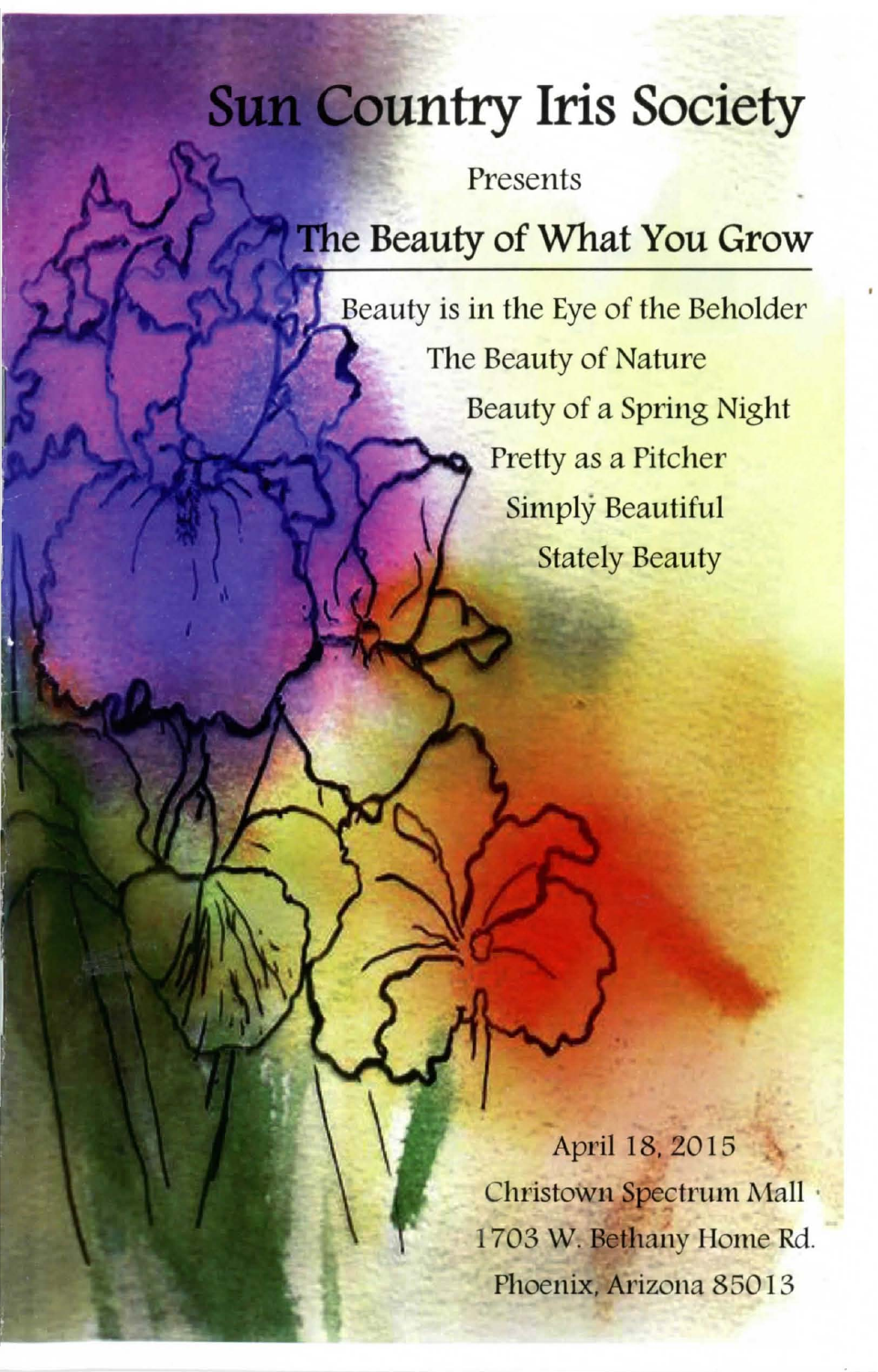# SUN COUNTRY IRIS SOCIETY

# An affiliate of the American Iris Society

# **Welcome**

Welcome to Sun Country Iris Society's 44th Spring Iris Showl This year's theme is "The Beauty of What You Grow". Our horticulture, artistic divisions and collection entries will enlighten you to the many varieties and types of iris that thrive in our desert climate. We hope you will enjoy the artistic interpretations of our flower arrangements.

This competition is open to the public. We appreciate Christown Spectrum Mall for the use of their facility and for all their hospitality and support. We are pleased to present this show to the patrons of Christown Spectrum Mall and to the general public for their enjoyment.

Kyria Peavy, 2015 Show Chairman

To learn more about Sun Country Iris Society, you are welcome to visit one of our monthly meetings. Our meetings are held the first Tuesday of the month, 7:00 p.m. at

> The Valley Garden Center 1809 North 15th Avenue Phoenix, AZ 85007

For more information please call Kyria Peavy at (480) 577-0991 or log on to www.suncountryiris.org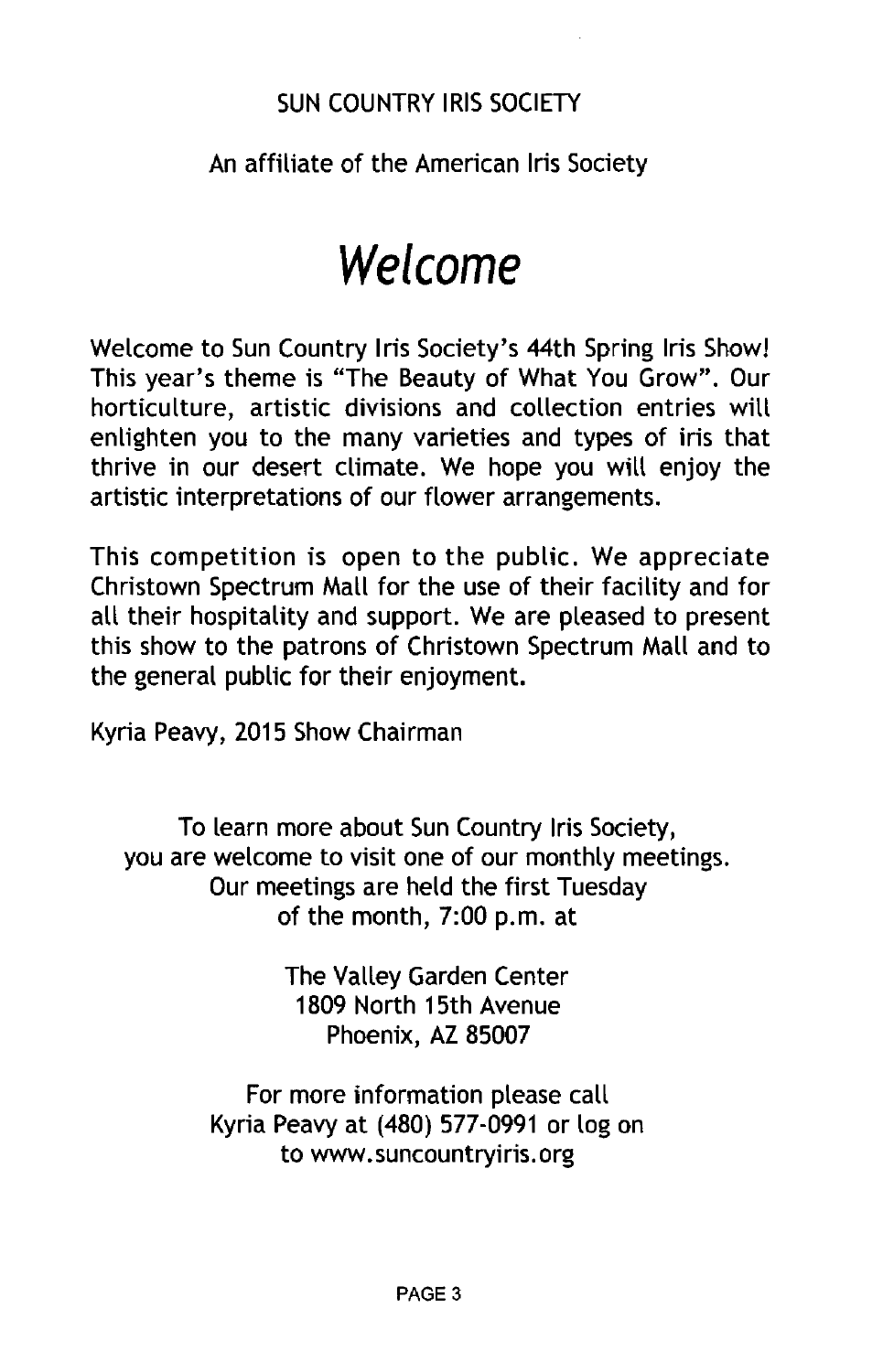#### SUN COUNTRY IRIS SOCIETY

An affiliate of the American Iris Society

Presents Our 43nd Annual Spring Iris Show

The Beauty of What You Grow

Christown Spectrum Mall 1703 W. Bethany Home Rd. Phoenix, AZ 85015

April 18, 2015 Free Exhibit to the Public

Saturday, 11 :00 a.m. to 2:00 p.m.

This is an American Iris Society sanctioned show, conducted according to AIS rules and regulations, and judged according to AIS rules. The show committee will endeavor to protect all exhibits but cannot be responsible for the loss or damage to the exhibitor's property.

#### INDEX

| Commercial Display Division  Page 11 |  |
|--------------------------------------|--|
|                                      |  |
|                                      |  |
| Premium Award Contributors  Page 14  |  |
|                                      |  |
|                                      |  |

#### SHOW COMMITTEE

Co-Chairman: Kyria Peavy! Ardi Kary Show Schedule: Kyria Peavy Cover Art: Nancy Evans Secretary/AIS Awards: Jenine Cook SCIS Awards: Nancy Evans & Marianne Brewer Staging/Set-up/Properties: Clyde Granderson Classification: Show Committee Entry and Placement: Kyria Peavy Judges: Ardi Kary Clerks: Sharon Petterson Hospitality: Kyria Peavy Publicity: Show Committee Artistic Concepts: Show Committee Potted Iris Sales: Fred Jaeggi Photographer: All Members Website: Darol Jurn Clean-up: All Members

> The Sun Country Iris Society Show Awards Presentation Will be May 5, 2015 at 7:00 p.m. At the Valley Garden Center 1809 North 15th Avenue Phoenix, AZ 85007

#### SUN COUNTRY OFFICERS - 2015

President: Kyria Peavy Vice President: Nancy Evans Secretary: Jenine Cook Treasurer: Bob Buchwald Director: Gary Miller Director: Ardi Kary Director: Clyde Granderson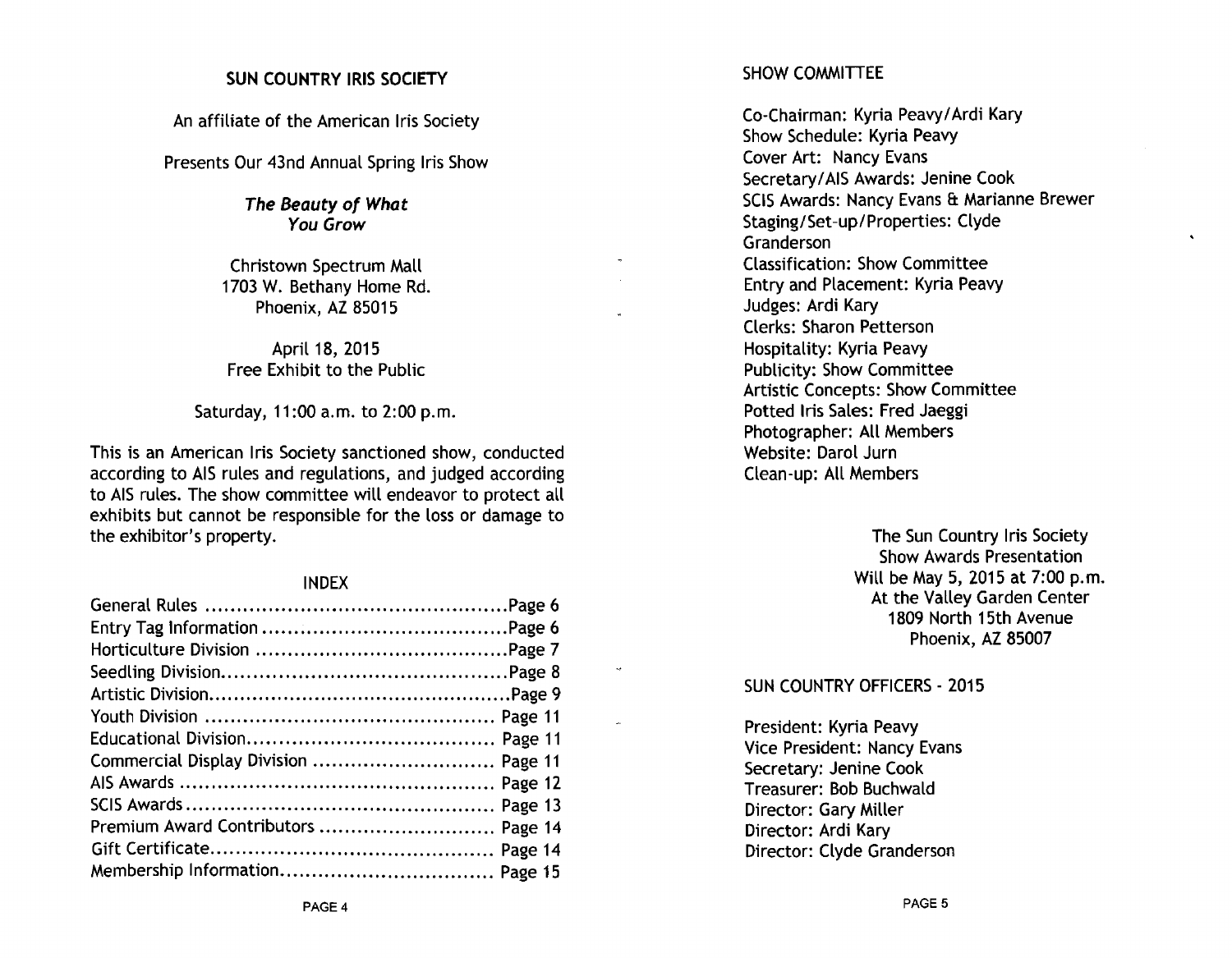# GENERAL SHOW RULES

General Rules apply to all divisions. For specific information pertaining to your entry, see Special Rules for that Division.

- 1. Exhibition privileges are open to all persons without charge.
- 2. Entries accepted 7:00 a.m. to 8:30 a.m., April 18. LATE ENTRIES ACCEPTED FOR DISPLAY ONLY.
- 3. Entries must be clearly, correctly, and completely identified and entered in the proper division, section and group/class; to be judged.
- 4. No judge or designated apprentice judge may judge in a section where the judge or a member of the judge's family has an entry.
- 5. Judging will begin at 9:00 a.m., April 18. Only judges, designated apprentices, show Chairpersons, and clerks are permitted in the exhibition area during judging.
- 6. Judging will be done in accordance to AIS rules. Any award, either AIS or SClS, may be withheld at the judges' discretion if no worthy specimen is available. Decisions of the judges are final.
- 7. Official AIS rules and regulations cannot be violated.
- 8. Exhibits and ribbons must remain on display until 2:00 p.m., April 18. All entries must be removed by 2:30 p.m. on that date.

AIS Entry Tags, Exhibitor Numbers and Forms will be available at the April 7th Sun Country Iris Society general meeting and at the show location from 7:00 a.m. to 8:30 a.m. on April 18.

Please print in blue or black ink only. Complete both portions of each tag, following the Show Schedule outline.

Group refers to horticultural entries.

Class refers to artistic entries.

Variety refers to the name of the iris or the title of an artistic entry.

Entry No. is the Exhibitor Number assigned by Show Secretary. PAGE 6

# DIVISION I - HORTICULTURE

While the Scale of Points varies for each section, all sections are scored 75 points for cultural perfection (flower and stalk) and 25 points for condition and grooming.

### SPECIAL RULES

- 1. Entries must have been grown and entered in person by the exhibitor.
- 2. Entries placed on the show bench will be judged as groomed by the exhibitor.
- 3. Exhibitors may enter only one stalk of any particular variety, but may enter as many varieties as desired. (Collections are excepted; see Section G)
- 4. Display containers will be furnished by the Show Committee.
- 5. Single specimen entries will be placed in alphabetical order of variety name within sections/groups. Each variety (cultivar) is a separate class for judging.
- 6. Faded stalks may be groomed or removed by the Show Committee or the exhibitor anytime after the judging is completed.

Section A - TALL BEARDED

Section B - ARIL AND ARILBRED Group 1 - Aril Group 2 - Arilbred Group 3 - Aril-med

- Section C MEDIAN AND DWARF Group 1 - Border Bearded Group 2 - Miniature Tall Bearded Group 3 - Intermediate Bearded Group 4 - Standard Dwarf Bearded Group 5 - Miniature Dwarf Bearded
- Section D BEARDLESS

Group 1 - Spuria Group 2 - Louisiana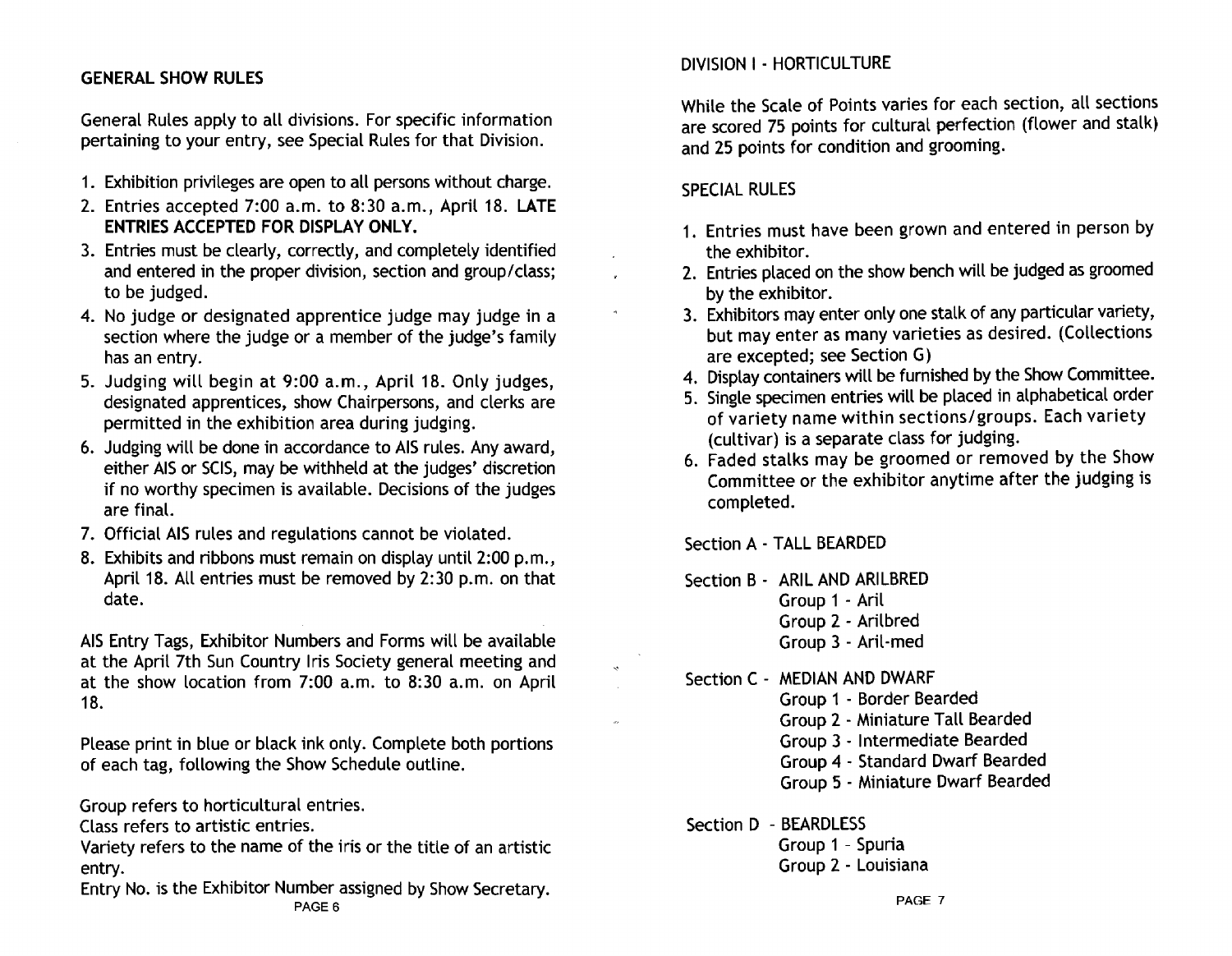Section E . HISTORIC IRISES (introduced prior to 1986)

Section F \* . MISCELLANEOUS: Any iris not listed above.

Section G - COLLECTIONS: Three (3) stalks. Exhibitors may enter more than one collection in each group, but each collection must be a different type; for example: Tall Bearded, Spuria, Louisiana.

> Group 1 . Same type, same variety Group 2 . Same type, 3 different varieties

Section H . SINGLE BLOOM (Single blossom classes may not have award ribbons counted for Silver and Bronze Medal/ Certificates and are not eligible for the "Best Specimen of Show" Award.)

\*Sections or groups for bulbous irises and collections are eligible to receive award ribbons, special section awards and section rosettes. Award ribbons are included in the tally for Silver and Bronze Medal/Certificates although these entries are not eligible for the "Best Specimen of Show" Award.

Section certificates are available for award to the winner of the most blue ribbons in each section of a show that has competition in more than one type of irise provided there are at least three exhibitors and there is competition in at least five varieties/cultivars. Groups of various types of irises may be combined in order to qualify. For example, all beardless in an Apagon section, all medians in one section, etc. No awards for a tie of one ribbon.

DIVISION II . SEEDLINGS

Any type of iris not introduced into commerce must be entered

under seedling number or registered name and must be made in the name of the originator (hybridizer). To indicate type of seedling on the entry tag, use Section/Group as outlined in Division I.

#### DIVISION III . ARTISTIC DESIGN

#### SPECIAL RULES

- 1. Arrangements must be the work of the exhibitor, but the plant material need not have been grown by the exhibitor.
- 2. Exhibitors are limited to one entry in each class.
- 3. Iris must be used in all arrangements and must be the predominating feature. Iris of any type may be used, unless specified. Though not required, iris used may be identified on a separate card.
- 4. Dried or treated natural plant material is acceptable, but fresh material must predominate. No painted fresh material or artificial plant material is permitted.
- 5. Interpretive accessories may be used, but must be subordinate. Use is required only if specified.
- 6. Containers should be marked on the underside with owner's name and address.
- 7. Exhibitors are responsible for maintaining arrangements in fresh, groomed condition after judging is completed and for removing exhibits promptly at the close of the show.
- 8. The use of any part(s) of plants on the state conservation list, plants that are illegal in the State of Arizona, and plants that are poisonous is strictly prohibited. When in doubt, leave it out.

The show committee will endeavor to protect all exhibits but cannot be responsible for the loss or damage to the exhibitor's property.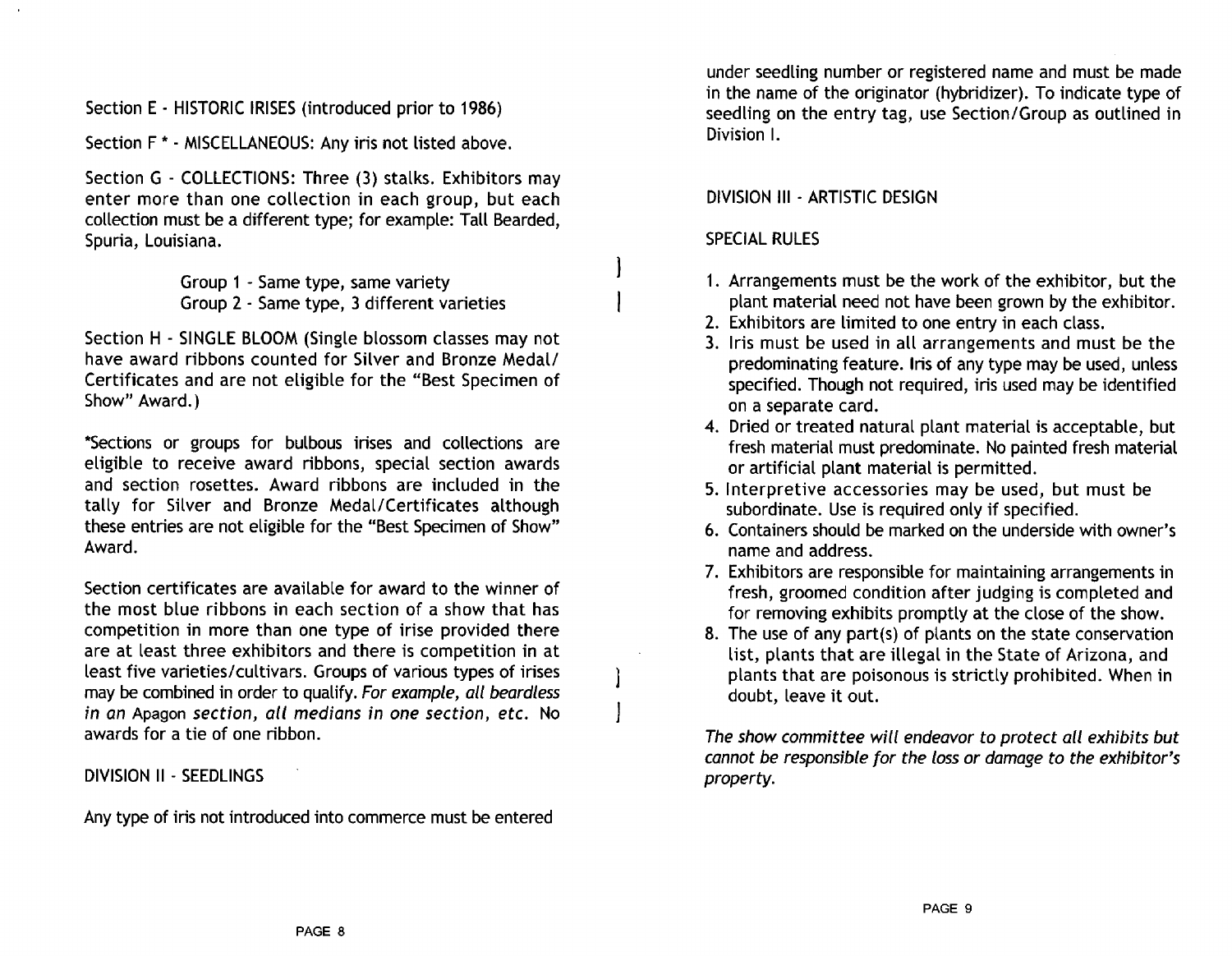### THEME: The Beauty of What You Grow

Just as one looks forward to a bloom season, we look forward to our iris show each spring. This year our artistic division features an array of irises interpreting "The Beauty of What You Grow".

What is Beauty? An aesthetic or philisophical principle appealing to the senses or mind. A pleasant quality associated with harmony of form, color, excellence and originality.

Section A - Open to All

- Class 1 Stately Beauty A tall arrangement, not to exceed 30" in height.
- Class 2 Pretty as a Pitcher Use of pitcher or watering can
- Class 3 -Beauty of a Spring Night Use of blue iris and water interest
- Class 4 -The Beauty of Nature Use of weathered wood and objects from nature
- Class 5 Beauty is in the Eye of the Beholder, - Designer's interpretation
- Section B Sun Country Iris Society members only. For novices (no first place ribbons won in previous shows).
	- Class 1 Simply Beautiful Arrangement using a single iris stalk as the predominant feature and fresh foliage. Interpretive accessories may be used.

#### DIVISION IV - YOUTH ENTRIES

ALL GENERAL AND SPECIAL RULES APPLY. Youth is defined as 18 years of age or younger.

Section A - HORTICULTURE

Class 1 - TALL BEARDED

Class 2 - ANY OTHER IRIS

Section B - ARTISTIC DESIGN

Class 1 - Snow White - Use of white iris

Class  $2 -$  Beauty  $\theta$  the Beast - Iris is the Beauty, you choose the Beast

#### DIVISION V - EDUCATION

All exhibits must be related to irises, iris culture or hybridizing. Horticultural materials, if used, need not have been grown by the exhibitor.

The AIS Bronze Medal Certificate may be awarded to the exhibitor of an educational exhibit found to be of outstanding merit by the judges of the show.

DIVISION VI - COMMERCIAL DISPLAYS

Commercial displays are welcome. Due to limitations, only one table per commercial exhibitor can be provided. Sun Country Iris Society Show Committee will determine if an exhibitor is to be given commercial status. Displays are not judged, however, commercial displays will be recognized by an AIS Bronze Medal Certificate.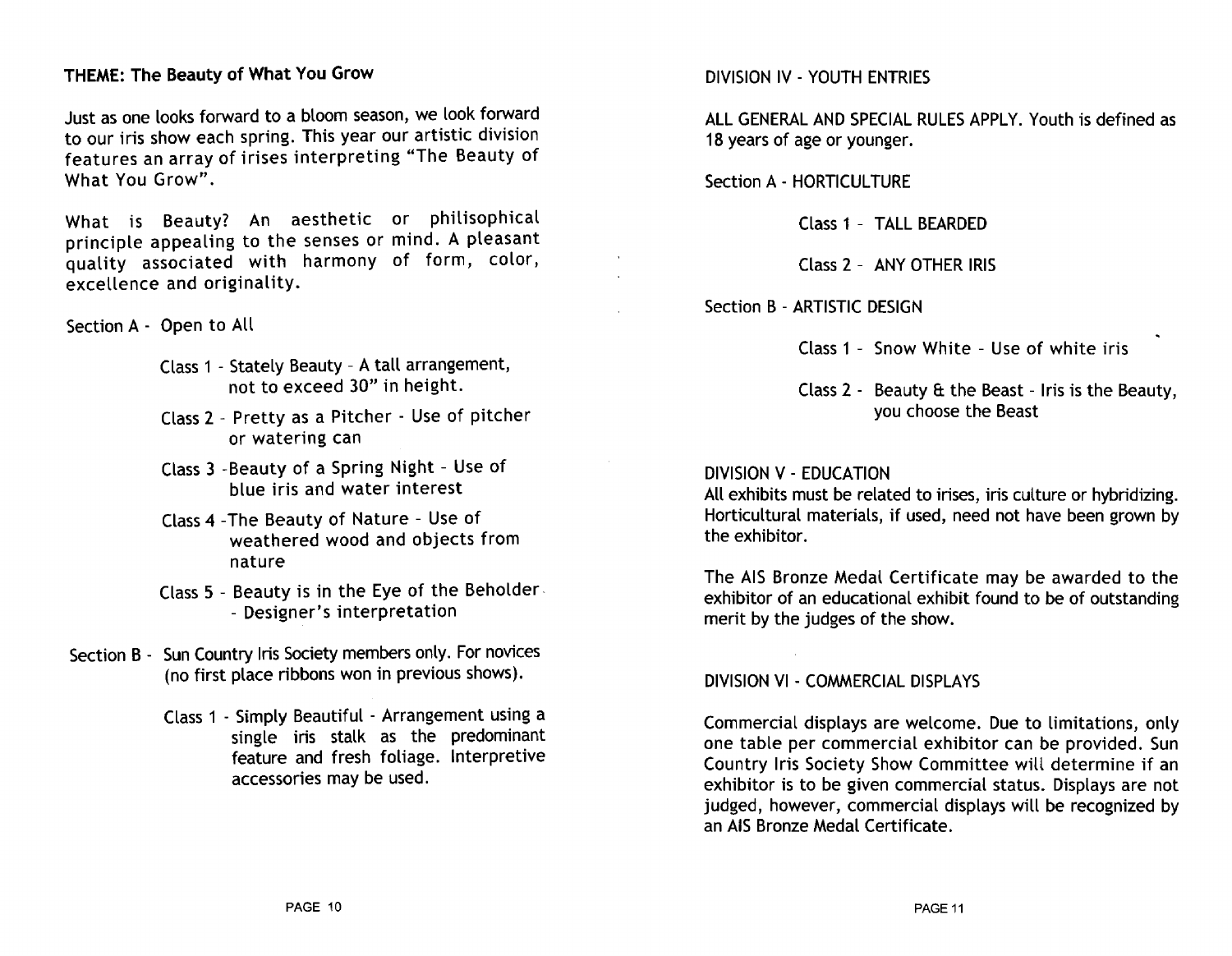# AMERICAN IRIS SOCIETY EXHIBITION AWARDS

AIS RIBBONS for first, second, third place, and honorable mention will be awarded in each cultivar/class as merited.

AIS ROSETTES and certificates here available will be awarded for:

Horticulture Division:

Best Specimen in each Section (Rosette) Section Sweepstakes (Certificate) Best Specimen of Show (Rosette & Certificate) Sweepstakes (Rosette, Certificate & Medal) Sweepstakes Runner-Up (Certificate & Medal)

Seedling Division:

Best Seedling of Show (Rosette & Exhibition Cert.)

Artistic Division:

Best Design of Show (Rosette & Certificate) Artistic Sweepstakes (Rosette & Certificate)

Youth Division:

Best Specimen of Show (Rosette & Certificate) Horticultural Sweepstakes (Rosette, Cert. & Medal Horticultural Sweepstateks Runner-Up (Cert. & Medal) Best Design of Show (Rosette & Certificate) Artistic Sweepstakes

The AIS SILVER MEDAL and certificate will be awarded to the winner of the most first place ribbons in the Horticulture and Youth Divisions.

The AIS BRONZE MEDAL and certificate will be awarded to the winner of the second most first place ribbons in the Horticulture and Youth Divisions.

AIS SECTION CERTIFICATES will be awarded to the winner of the most first place ribbons in each Horticulture Section, and Rosettes will be awarded to the best specifmen in each culture section, provided there are at least three exhibitors & five varieties (cultivars).

AIS EXHIBITION CERTIFICATE is automatically awarded by the panel of judges for the Best Seedling of Show. An EC will also be awarded to any seedling receiving five or more votes from accredited AIS judges attending the show.

In the event of a tie for Sweepstakes for either Medal or Section Certificates; second place, then third place, then honorable mention ribbons will be counted. Rosettes are not considered in the case of a tie.

#### SUN COUNTRY IRIS SOCIETY AWARDS

Sun Country Iris Society will present AWARDS to exhibitors for:

Horticulture Division: Best Tall Bearded Best Aril/Arilbred Best Median/Dwarf Best Spuria - In Memory of Betty Wickenkamp Best Louisiana Best Siberian Best Bulbous Best Miscellaneous Best Collection Best Specimen of Show Sweepstakes Sweepstakes Runner-up

Perpetual Plaques (Specialty Awards)

Best Bicolor Tall Bearded - Donated by Ardi Kary Best Black Tall Bearded - In Memory of Gloria Beatty Best Plicata Tall Bearded - Donated by Joyce Poling Best Red Tall Bearded - Donated by Jack Weber Best Single Bloom Tall Bearded -

Donated by Hall Bradshaw Best Space Age Tall Bearded - Donated by Avery Poling Best White Tall Bearded - Donated by Patrick Orr Best Louisiana - Donated by Bill Maynard Best Spuria - Donated by Jeannie Comeaux Best Aril/Arilbred - Donated by Gary Miller